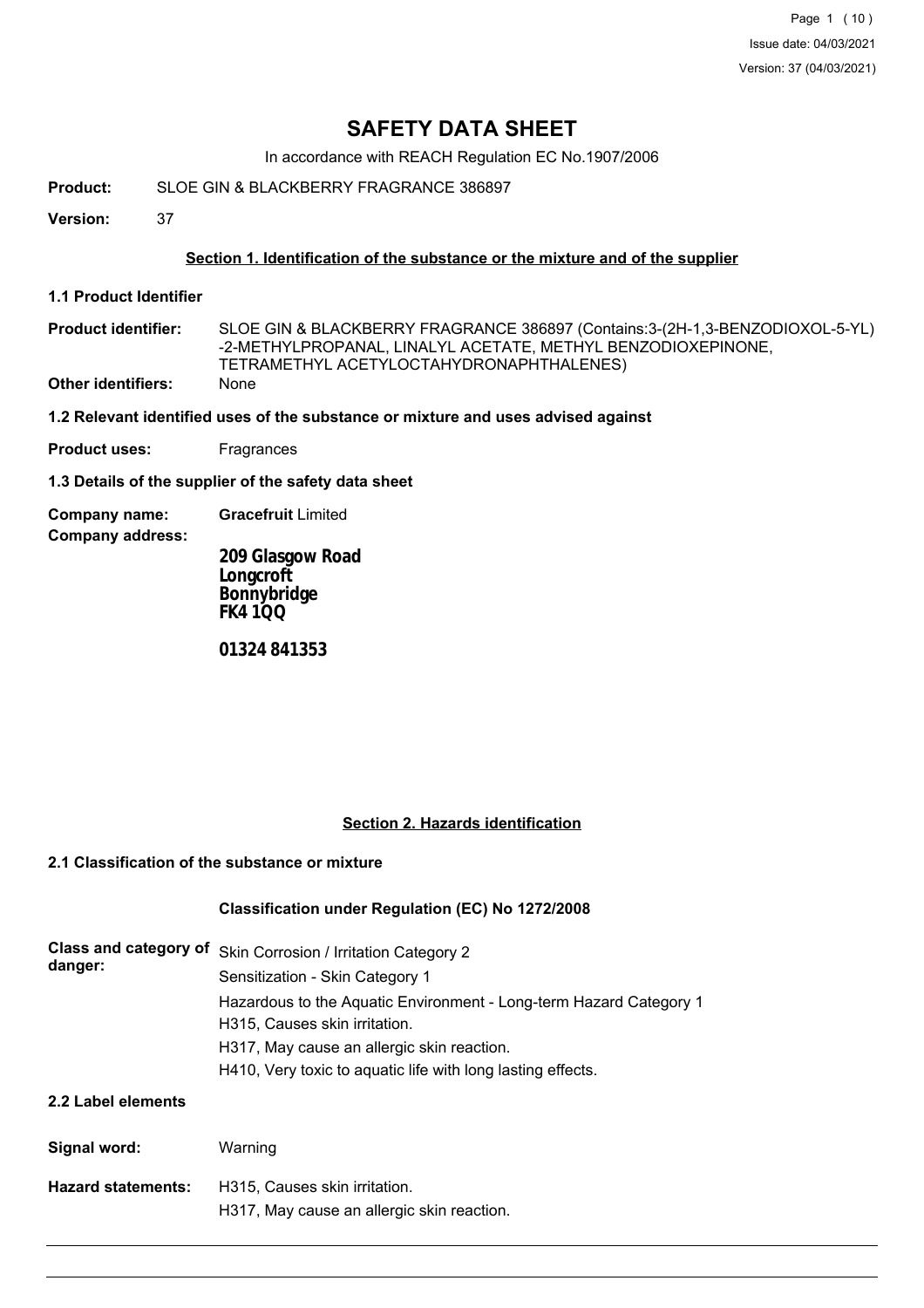# **SAFETY DATA SHEET**

In accordance with REACH Regulation EC No.1907/2006

| Product:                            | SLOE GIN & BLACKBERRY FRAGRANCE 386897                                                                                                                                                                                                                                                                                                                                                                                                                                                                                                                                                                                                                   |
|-------------------------------------|----------------------------------------------------------------------------------------------------------------------------------------------------------------------------------------------------------------------------------------------------------------------------------------------------------------------------------------------------------------------------------------------------------------------------------------------------------------------------------------------------------------------------------------------------------------------------------------------------------------------------------------------------------|
| <b>Version:</b>                     | 37                                                                                                                                                                                                                                                                                                                                                                                                                                                                                                                                                                                                                                                       |
|                                     | H410, Very toxic to aquatic life with long lasting effects.                                                                                                                                                                                                                                                                                                                                                                                                                                                                                                                                                                                              |
| <b>Supplemental</b><br>Information: | EUH208, Contains (1S,2R,5S,7R,8R)-8-METHOXY-2,6,6,8-TETRAMETHYLTRICYCLO[5.3.1.0<br>^{1,5}]UNDECANE, (1S,5S)-6,6-DIMETHYL-2-METHYLIDENEBICYCLO[3.1.1]HEPTANE, (E)<br>-1-(2,6,6-TRIMETHYL-1,3-CYCLOHEXADIEN-1-YL)-2-BUTEN-1-ONE, 2,4-DIMETHYL-3-<br>CYCLOHEXENE CARBOXALDEHYDE, ALPHA-ISOMETHYL IONONE, ETHYL<br>METHYLPHENYLGLYCIDATE, GERANYL ACETATE, LIMONENE, LINALOOL, NEROL. May<br>produce an allergic reaction.                                                                                                                                                                                                                                   |
| Precautionary<br>statements:        | P261, Avoid breathing vapour or dust.<br>P264, Wash hands and other contacted skin thoroughly after handling.<br>P272, Contaminated work clothing should not be allowed out of the workplace.<br>P273, Avoid release to the environment.<br>P280, Wear protective gloves/eye protection/face protection.<br>P302/352, IF ON SKIN: Wash with plenty of soap and water.<br>P333/313, If skin irritation or rash occurs: Get medical advice/attention.<br>P362, Take off contaminated clothing and wash before reuse.<br>P391, Collect spillage.<br>P501, Dispose of contents/container to approved disposal site, in accordance with local<br>regulations. |
| Pictograms:                         |                                                                                                                                                                                                                                                                                                                                                                                                                                                                                                                                                                                                                                                          |
| <b>Other hazards:</b>               | Hydrocarbon Concentration %:<br>0.627%                                                                                                                                                                                                                                                                                                                                                                                                                                                                                                                                                                                                                   |

# **Section 3. Composition / information on ingredients**

# **3.2 Mixtures**

# **Contains:**

| <b>Name</b>                                                                     | <b>CAS</b>                | <b>EC</b>                                           | <b>REACH Registration</b><br>No. | $\%$       | <b>Classification for</b><br>(CLP) 1272/2008 |
|---------------------------------------------------------------------------------|---------------------------|-----------------------------------------------------|----------------------------------|------------|----------------------------------------------|
| <b>ITETRAMETHYL</b><br>IACETYLOCTAHYDRON 68155-66-8.<br><b>IAPHTHALENES</b>     | 54464-57-2.<br>68155-67-9 | 259-174-3.<br>268-978-3,<br>268-979-9.<br>915-730-3 | 01-2119489989-04-xxxx            | $20 - 50%$ | ISCI 2-SS 1B-EH C1:<br>H315-H317-H410.-      |
| $3-(2H-1,3-$<br>BENZODIOXOL-5-YL)<br><b>I-2-METHYLPROPANAL</b>                  | 1205-17-0                 | 214-881-6                                           | 01-2120740119-58-xxxx            | $1 - 5%$   | ISS 1B-REP 2-EH C2:<br>H317-H361-H411.-      |
| <b>ITETRAHYDRO-</b><br><b>IMETHYL-</b><br>(METHYLPROPYL)-<br><b>IPYRAN-4-OL</b> | 63500-71-0                | 405-040-6                                           | 01-0000015458-64-xxxx            | $1 - 5%$   | IEDI 2:H319.-                                |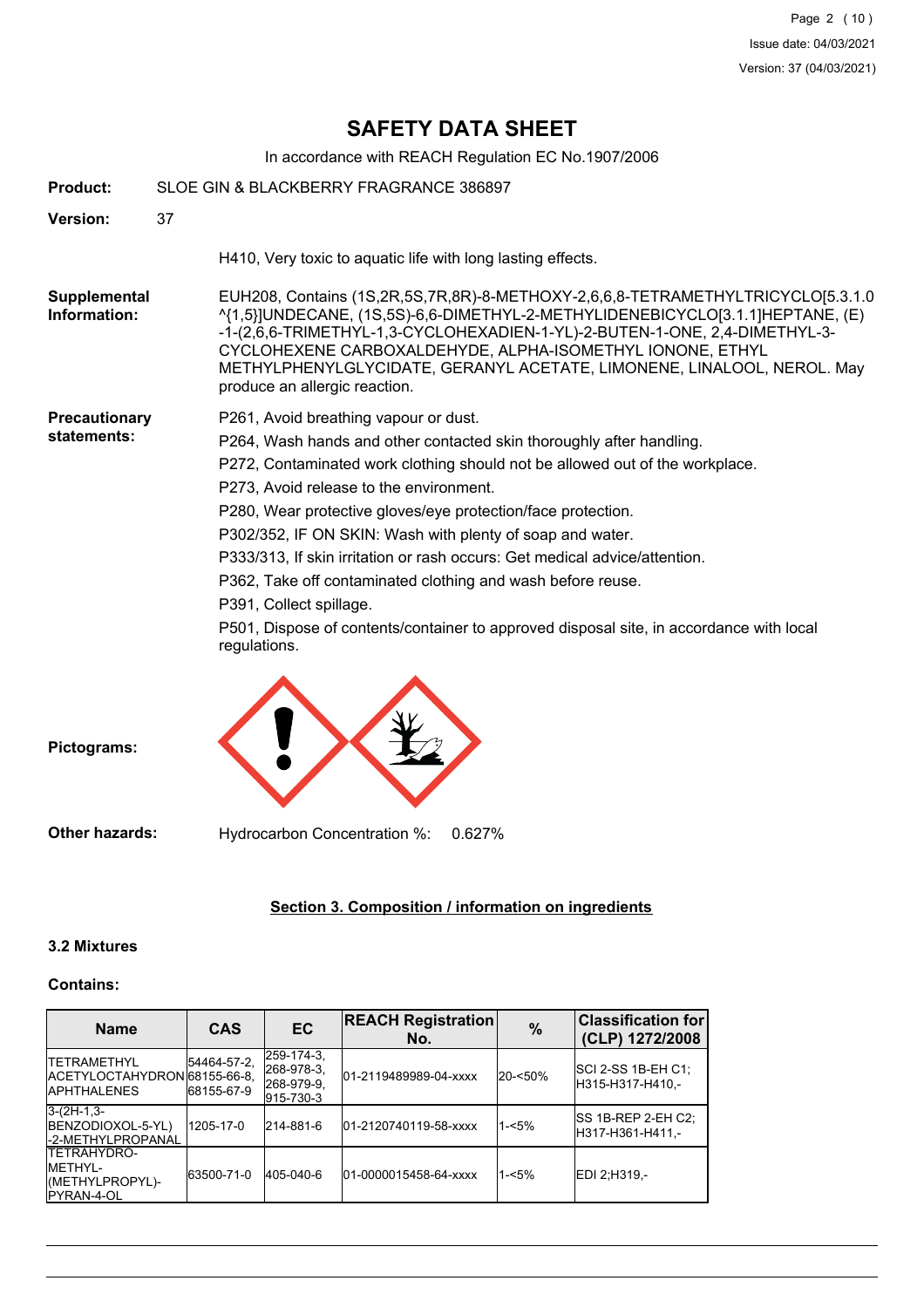Page 3 (10) Issue date: 04/03/2021 Version: 37 (04/03/2021)

# **SAFETY DATA SHEET**

In accordance with REACH Regulation EC No.1907/2006

### **Product:** SLOE GIN & BLACKBERRY FRAGRANCE 386897

#### **Version:** 37

| LINALYL ACETATE                                                                                                             | 115-95-7   | 204-116-4 | 01-2119454789-19-xxxx | $1 - 5%$    | ISCI 2-EDI 2-SS 1B:<br>H315-H317-H319,-                                 |
|-----------------------------------------------------------------------------------------------------------------------------|------------|-----------|-----------------------|-------------|-------------------------------------------------------------------------|
| <b>ILINALOOL</b>                                                                                                            | 78-70-6    | 201-134-4 | 01-2119474016-42-xxxx | $0.1 - 1\%$ | ISCI 2-SS 1B:H315-<br>H317.-                                            |
| <b>ETHYL</b><br>IMETHYLPHENYLGLYC l77-83-8<br><b>IIDATE</b>                                                                 |            | 201-061-8 |                       | $0.1 - 1\%$ | SS 1B-EH C2;H317-<br>H411.-                                             |
| $(1S, 2R, 5S, 7R, 8R) - 8 -$<br>METHOXY-2,6,6,8-<br><b>ITETRAMETHYLTRICY</b><br>$[CLO[5.3.1.0^{4}1,5]]$<br><b>IUNDECANE</b> | 67874-81-1 | 267-510-5 |                       | $0.1 - 1\%$ | ISS 1B-EH A1-EH C1:<br>H317-H410.-                                      |
| ALPHA-ISOMETHYL<br><b>I</b> IONONE                                                                                          | 127-51-5   | 204-846-3 |                       | $0.1 - 1\%$ | SS 1B-EH C2;H317-<br>H411.-                                             |
| <b>LIMONENE</b>                                                                                                             | 5989-27-5  | 227-813-5 |                       | $0.1 - 1\%$ | FL 3-SCI 2-SS 1B-AH<br>1-EH A1-EH C1;H226-<br>H304-H315-H317-<br>H410.- |
| <b>INEROL</b>                                                                                                               | 106-25-2   | 203-378-7 |                       | $0.1 - 1%$  | SCI 2-EDI 2-SS 1B;<br>H315-H317-H319,-                                  |
| <b>METHYL</b><br><b>BENZODIOXEPINONE</b>                                                                                    | 28940-11-6 | 249-320-4 | 01-2120734453-58-xxxx | $0.1 - 1%$  | SCI 1B-EDI 1-STO-SE<br>3(NE):H314-H336.-                                |
| 2,4-DIMETHYL-3-<br><b>ICYCLOHEXENE</b><br><b>I</b> CARBOXALDEHYDE                                                           | 68039-49-6 | 268-264-1 |                       | $0.1 - 1\%$ | SCI 2-SS 1B-EH C2:<br>H315-H317-H411,-                                  |
| 4-METHYL-3-DECEN-5-<br>lol                                                                                                  | 81782-77-6 | 279-815-0 | 01-2119983528-21-xxxx | $0.1 - 1\%$ | EH A1-EH C2; H400-<br>H411.-                                            |
| <b>IGERANYL ACETATE</b>                                                                                                     | 105-87-3   | 203-341-5 | 01-2119973480-35-xxxx | $0.1 - 1\%$ | <b>SCI 2-SS 1B-EH C3:</b><br>H315-H317-H412.-                           |
| $(1S, 5S)$ -6,6-DIMETHYL-<br><b>IMETHYLIDENEBICYCL</b><br>IOI3.1.1IHEPTANE                                                  | 18172-67-3 | 242-060-2 |                       | $0.1 - 1%$  | FL 3-SCI 2-SS 1B-AH<br>1-EH A1-EH C1:H226-<br>H304-H315-H317-<br>H410,- |
| $(E)-1-(2,6,6-$<br>TRIMETHYL-1,3-<br>ICYCLOHEXADIEN-1-<br>IYL)-2-BUTEN-1-ONE                                                | 23726-93-4 | 245-844-2 | 01-2120105798-49-xxxx | $< 0.1\%$   | ISCI 2-SS 1A-EH C2:<br>H315-H317-H411.-                                 |

#### **Substances with Community workplace exposure limits:**

| <b>Name</b>               | <b>CAS</b> | ЕC        | %           |
|---------------------------|------------|-----------|-------------|
| <b>IBUTYL ACETATE</b>     | 123-86-4   | 204-658-1 | $0.1 - 1\%$ |
| <b>IDIETHYL PHTHALATE</b> | 84-66-2    | 201-550-6 | 50-100%     |

**Substances that are persistent, bioaccumulative and toxic or very persistent and very bioaccumulative, greater than 0.1%:**

Not Applicable

# **Section 4. First-aid measures**

#### **4.1 Description of first aid measures**

IF ON SKIN: Wash with plenty of soap and water.

#### **4.2 Most important symptoms and effects, both acute and delayed**

Causes skin irritation.

May cause an allergic skin reaction.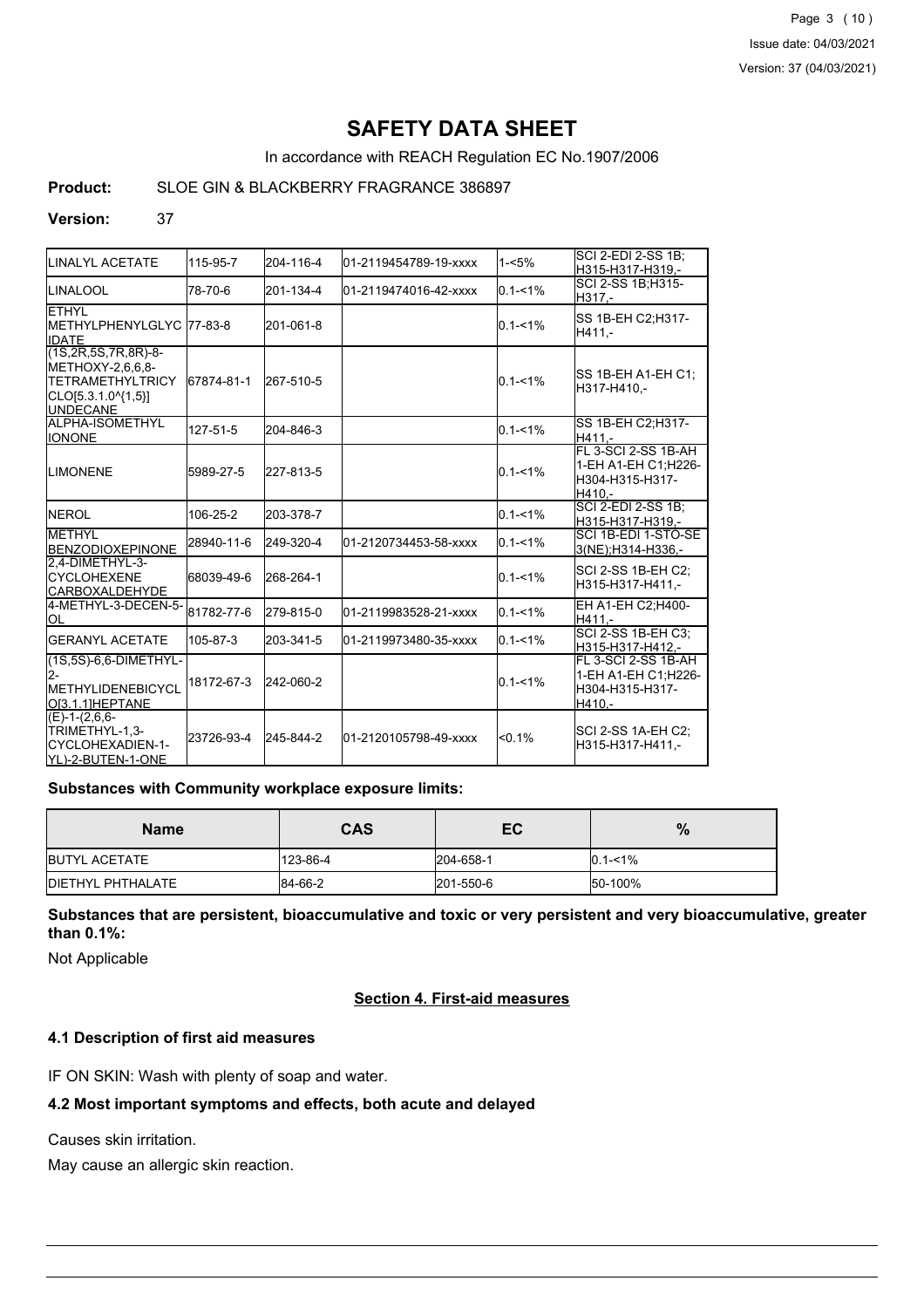Page 4 (10) Issue date: 04/03/2021 Version: 37 (04/03/2021)

# **SAFETY DATA SHEET**

In accordance with REACH Regulation EC No.1907/2006

**Product:** SLOE GIN & BLACKBERRY FRAGRANCE 386897

**Version:** 37

## **4.3 Indication of any immediate medical attention and special treatment needed**

None expected, see Section 4.1 for further information.

### **SECTION 5: Firefighting measures**

#### **5.1 Extinguishing media**

Suitable media: Carbon dioxide, Dry chemical, Foam.

#### **5.2 Special hazards arising from the substance or mixture**

In case of fire, may be liberated: Carbon monoxide, Unidentified organic compounds.

### **5.3 Advice for fire fighters:**

In case of insufficient ventilation, wear suitable respiratory equipment.

### **Section 6. Accidental release measures**

#### **6.1 Personal precautions, protective equipment and emergency procedures:**

Avoid inhalation. Avoid contact with skin and eyes. See protective measures under Section 7 and 8.

#### **6.2 Environmental precautions:**

Keep away from drains, surface and ground water, and soil.

#### **6.3 Methods and material for containment and cleaning up:**

Remove ignition sources. Provide adequate ventilation. Avoid excessive inhalation of vapours. Contain spillage immediately by use of sand or inert powder. Dispose of according to local regulations.

# **6.4 Reference to other sections:**

Also refer to sections 8 and 13.

#### **Section 7. Handling and storage**

#### **7.1 Precautions for safe handling:**

Keep away from heat, sparks, open flames and hot surfaces. - No smoking. Use personal protective equipment as required. Use in accordance with good manufacturing and industrial hygiene practices. Use in areas with adequate ventilation Do not eat, drink or smoke when using this product.

### **7.2 Conditions for safe storage, including any incompatibilities:**

Store in a well-ventilated place. Keep container tightly closed. Keep cool. Ground/bond container and receiving equipment. Use explosion-proof electrical, ventilating and lighting equipment. Use only non-sparking tools. Take precautionary measures against static discharge.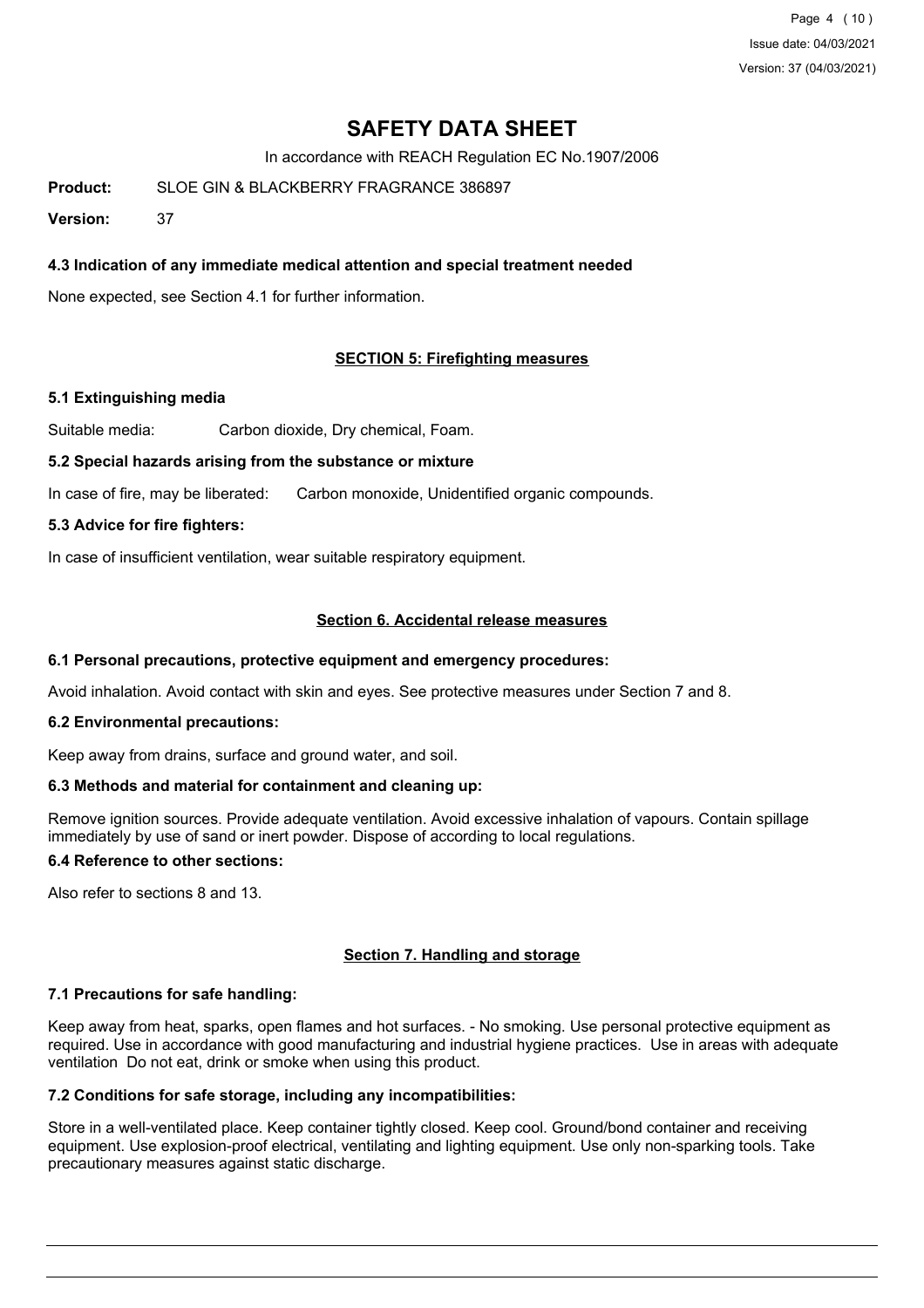Page 5 (10) Issue date: 04/03/2021 Version: 37 (04/03/2021)

# **SAFETY DATA SHEET**

In accordance with REACH Regulation EC No.1907/2006

**Product:** SLOE GIN & BLACKBERRY FRAGRANCE 386897

**Version:** 37

## **7.3 Specific end use(s):**

Fragrances: Use in accordance with good manufacturing and industrial hygiene practices.

### **Section 8. Exposure controls/personal protection**

#### **8.1 Control parameters**

Workplace exposure limits:

| Ingredient               | <b>CAS</b> | <b>EC</b> | <b>Description</b>                                 | Value |
|--------------------------|------------|-----------|----------------------------------------------------|-------|
| <b>BUTYL ACETATE</b>     | 123-86-4   | 204-658-1 | Long-term exposure limit (8-hour<br>$TWA)$ (mg/m3) | 724   |
|                          |            |           | Short-term exposure limit (15-<br>minute) (ppm)    | 200   |
|                          |            |           | Short-term exposure limit (15-<br>minute) (mg/m3)  | 966   |
|                          |            |           | Long-term exposure limit (8-hour<br>TWA) (ppm)     | 150   |
| <b>DIETHYL PHTHALATE</b> | 84-66-2    | 201-550-6 | Long-term exposure limit (8-hour<br>$TWA)$ (mg/m3) | 15    |
|                          |            |           | Short-term exposure limit (15-<br>minute) (mg/m3)  | 10    |

# **8.2 Exposure Controls**

# **Eye / Skin Protection**

Wear protective gloves/eye protection/face protection

#### **Respiratory Protection**

Ensure adequate and ongoing ventilation is maintained in order to prevent build up of excessive vapour and to ensure occupational exposure limits are adhered to. If appropriate, and depending on your patterns and volumes of use, the following engineering controls may be required as additional protective measures: a) Isolate mixing rooms and other areas where this material is used or openly handled. Maintain these areas under negative air pressure relative to the rest of the plant. b) Employ the use of Personal protective equipment - an approved, properly fitted respirator with organic vapour cartridges or canisters and particulate filters. c) Use local exhaust ventilation around open tanks and other open sources of potential exposures in order to avoid excessive inhalation, including places where this material is openly weighed or measured. In addition, use general dilution ventilation of the work area to eliminate or reduce possible worker exposures. d) Use closed systems for transferring and processing this material.

Also refer to Sections 2 and 7.

#### **Section 9. Physical and chemical properties**

#### **9.1 Information on basic physical and chemical properties**

| Appearance:      | Clear colourless to pale yellow liquid |
|------------------|----------------------------------------|
| Odour: .         | Not determined                         |
| Odour threshold: | Not determined                         |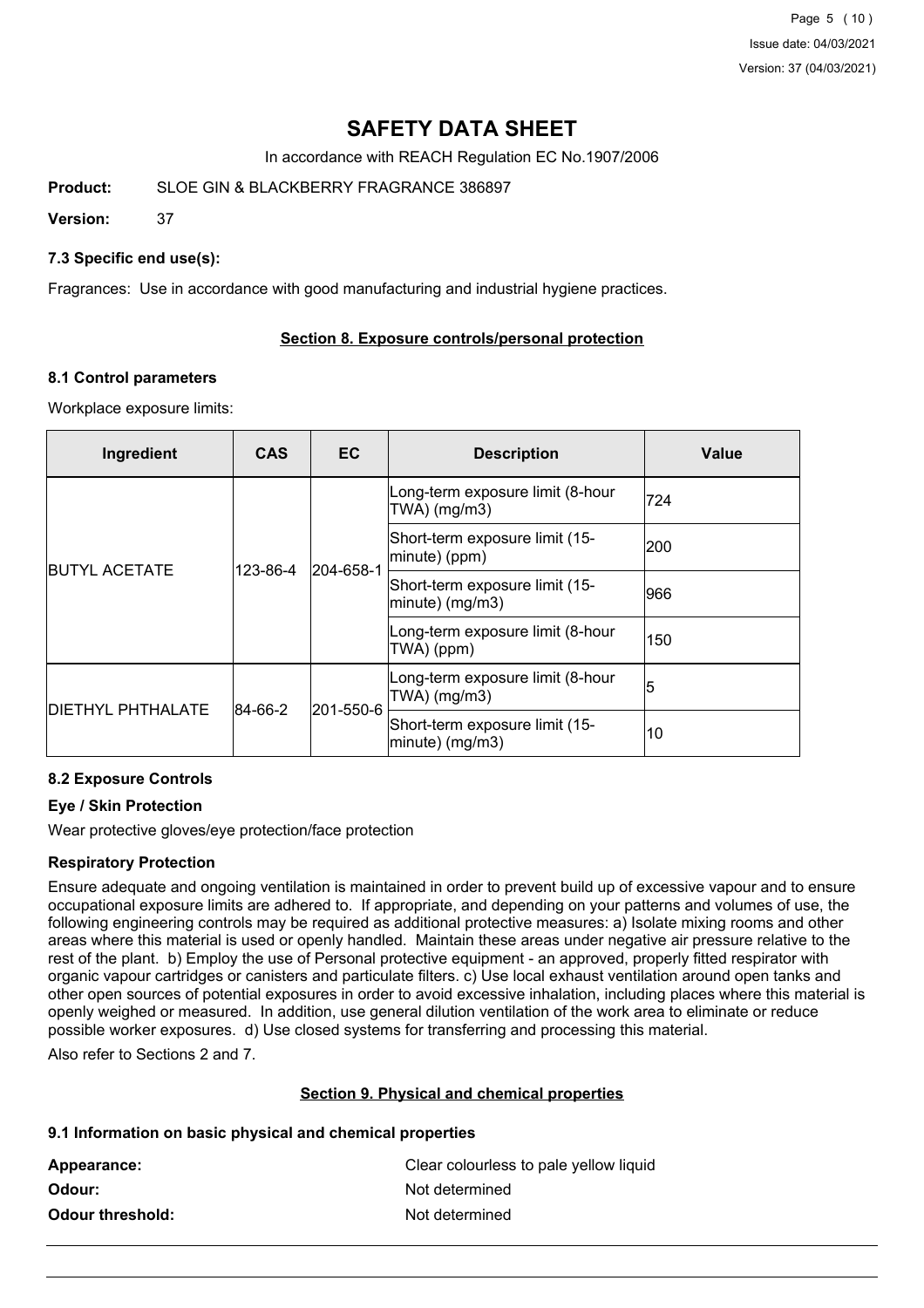Page 6 (10) Issue date: 04/03/2021 Version: 37 (04/03/2021)

# **SAFETY DATA SHEET**

In accordance with REACH Regulation EC No.1907/2006

**Product:** SLOE GIN & BLACKBERRY FRAGRANCE 386897

**Version:** 37

| pH:                                           | Not determined                               |
|-----------------------------------------------|----------------------------------------------|
| Melting point / freezing point:               | Not determined                               |
| Initial boiling point / range:                | Not determined                               |
| <b>Flash point:</b>                           | 98 $°C$                                      |
| <b>Evaporation rate:</b>                      | Not determined                               |
| Flammability (solid, gas):                    | Not determined                               |
| Upper/lower flammability or explosive limits: | Product does not present an explosion hazard |
| Vapour pressure:                              | 0.15225703 mmHg                              |
| Vapour density:                               | Not determined                               |
| <b>Relative density:</b>                      | 1.0470 - 1.0510                              |
| Solubility(ies):                              | Not determined                               |
| Partition coefficient: n-octanol/water:       | Not determined                               |
| Auto-ignition temperature:                    | Not determined                               |
| <b>Decomposition temperature:</b>             | Not determined                               |
| <b>Viscosity:</b>                             | Not determined                               |
| <b>Explosive properties:</b>                  | Not expected                                 |
| <b>Oxidising properties:</b>                  | Not expected                                 |
|                                               |                                              |

#### **9.2 Other information:** None available

# **Section 10. Stability and reactivity**

#### **10.1 Reactivity:**

Presents no significant reactivity hazard, by itself or in contact with water.

# **10.2 Chemical stability:**

Good stability under normal storage conditions.

# **10.3 Possibility of hazardous reactions:**

Not expected under normal conditions of use.

# **10.4 Conditions to avoid:**

Avoid extreme heat.

# **10.5 Incompatible materials:**

Avoid contact with strong acids, alkalis or oxidising agents.

# **10.6 Hazardous decomposition products:**

Not expected.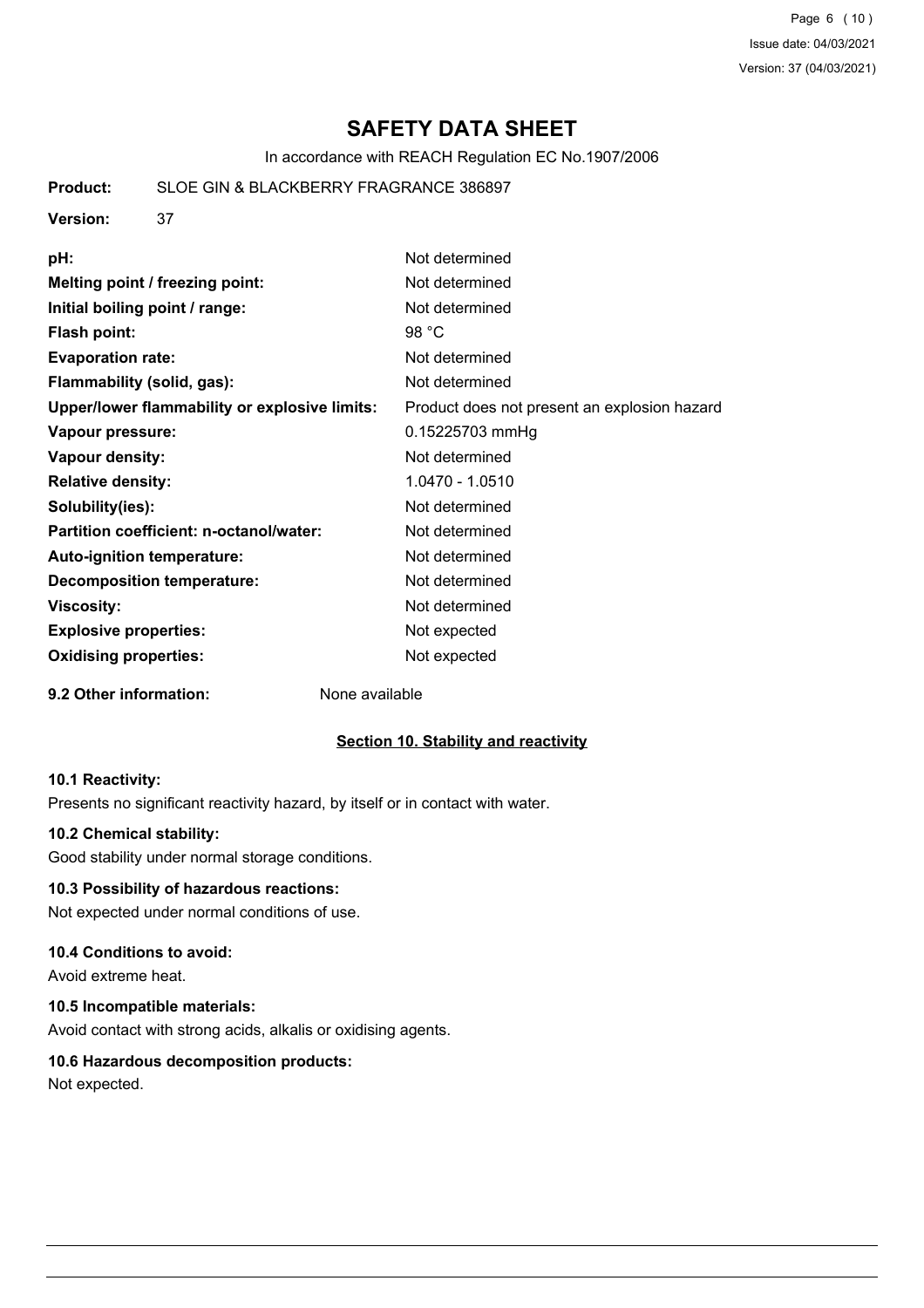Page 7 (10) Issue date: 04/03/2021 Version: 37 (04/03/2021)

# **SAFETY DATA SHEET**

In accordance with REACH Regulation EC No.1907/2006

**Product:** SLOE GIN & BLACKBERRY FRAGRANCE 386897

**Version:** 37

#### **Section 11. Toxicological information**

#### **11.1 Information on toxicological effects**

This mixture has not been tested as a whole for health effects. The health effects have been calculated using the methods outlined in Regulation (EC) No 1272/2008 (CLP).

| <b>Acute Toxicity:</b>                    | Based on available data the classification criteria are not met. |
|-------------------------------------------|------------------------------------------------------------------|
| <b>Acute Toxicity Oral</b>                | >5000                                                            |
| <b>Acute Toxicity Dermal</b>              | Not Applicable                                                   |
| <b>Acute Toxicity Inhalation</b>          | Not Available                                                    |
| <b>Skin corrosion/irritation:</b>         | Skin Corrosion / Irritation Category 2                           |
| Serious eye damage/irritation:            | Based on available data the classification criteria are not met. |
| <b>Respiratory or skin sensitisation:</b> | Sensitization - Skin Category 1                                  |
| Germ cell mutagenicity:                   | Based on available data the classification criteria are not met. |
| <b>Carcinogenicity:</b>                   | Based on available data the classification criteria are not met. |
| <b>Reproductive toxicity:</b>             | Based on available data the classification criteria are not met. |
| <b>STOT-single exposure:</b>              | Based on available data the classification criteria are not met. |
| <b>STOT-repeated exposure:</b>            | Based on available data the classification criteria are not met. |
| <b>Aspiration hazard:</b>                 | Based on available data the classification criteria are not met. |

**Information about hazardous ingredients in the mixture**

Not Applicable

Refer to Sections 2 and 3 for additional information.

#### **Section 12. Ecological information**

### **12.1 Toxicity:**

| Very toxic to aquatic life with long lasting effects.                    |               |
|--------------------------------------------------------------------------|---------------|
| 12.2 Persistence and degradability:                                      | Not available |
| 12.3 Bioaccumulative potential:                                          | Not available |
| <b>12.4 Mobility in soil:</b>                                            | Not available |
| 12.5 Results of PBT and vPvB assessment:                                 |               |
| This substance does not meet the PBT/vPvB criteria of REACH, annex XIII. |               |
|                                                                          |               |

**12.6 Other adverse effects:** Not available

#### **Section 13. Disposal considerations**

#### **13.1 Waste treatment methods:**

Dispose of in accordance with local regulations. Avoid disposing into drainage systems and into the environment. Empty containers should be taken to an approved waste handling site for recycling or disposal.

# **Section 14. Transport information**

**14.1 UN number:** UN3082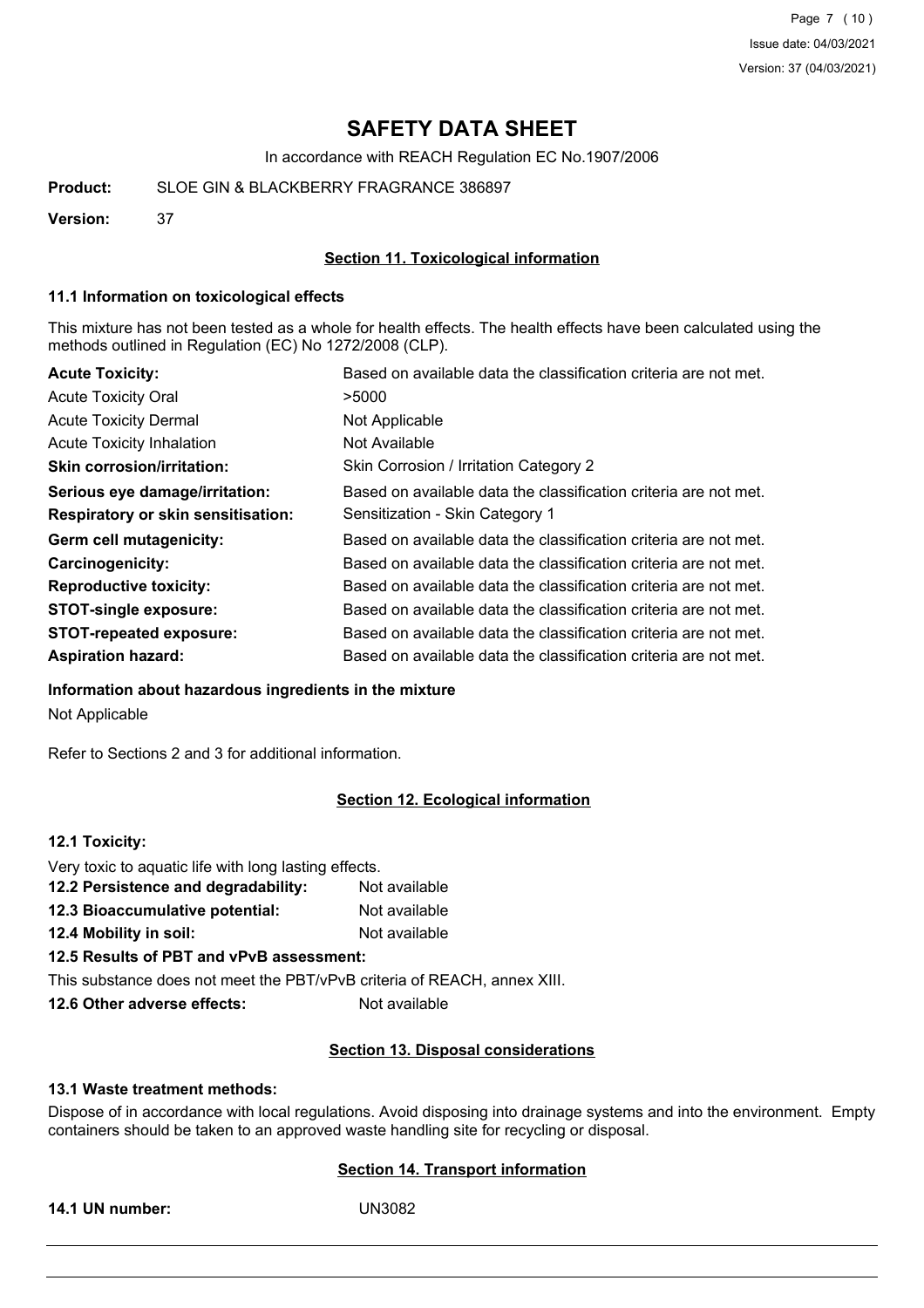# **SAFETY DATA SHEET**

In accordance with REACH Regulation EC No.1907/2006

**Product:** SLOE GIN & BLACKBERRY FRAGRANCE 386897

**Version:** 37

**14.2 UN Proper Shipping Name:** ENVIRONMENTALLY HAZARDOUS SUBSTANCE, LIQUID, N.O.S. (TETRAMETHYL ACETYLOCTAHYDRONAPHTHALENES, (1S,2R,5S,7R, 8R)-8-METHOXY-2,6,6,8-TETRAMETHYLTRICYCLO[5.3.1.0^{1,5}] UNDECANE) **14.3 Transport hazard class(es):** 9

- **Sub Risk:** -
- **14.4. Packing Group:** III
- **14.5 Environmental hazards:** This is an environmentally hazardous substance.
- **14.6 Special precautions for user:** None additional

**14.7 Transport in bulk according to Annex II of MARPOL73/78 and the IBC Code:**

Not applicable

# **Section 15. Regulatory information**

# **15.1 Safety, health and environmental regulations/legislation specific for the substance or mixture** None additional

# **15.2 Chemical Safety Assessment**

A Chemical Safety Assessment has not been carried out for this product.

#### **Section 16. Other information**

| <b>Concentration % Limits:</b>  | EH C1=99.29% EH C2=9.87% EH C3=0.98703040% EH C4=93.71% SCI<br>2=35.71% SS 1=4.17% |
|---------------------------------|------------------------------------------------------------------------------------|
| <b>Total Fractional Values:</b> | EH C1=1.01 EH C2=10.13 EH C3=101.31 EH C4=1.07 SCI 2=2.80 SS<br>1=24.00            |

# **Key to revisions:**

Classification under Regulation (EC) No 1272/2008 SECTION 3: Composition/information on ingredients

#### **Key to abbreviations:**

| Abbreviation      | <b>Meaning</b>                                                     |
|-------------------|--------------------------------------------------------------------|
| IAH <sub>1</sub>  | Aspiration Hazard Category 1                                       |
| EDI <sub>1</sub>  | Eye Damage / Irritation Category 1                                 |
| EDI <sub>2</sub>  | Eye Damage / Irritation Category 2                                 |
| <b>IEH A1</b>     | Hazardous to the Aquatic Environment - Acute Hazard Category 1     |
| EH C1             | Hazardous to the Aquatic Environment - Long-term Hazard Category 1 |
| IEH C2            | Hazardous to the Aquatic Environment - Long-term Hazard Category 2 |
| EH C <sub>3</sub> | Hazardous to the Aquatic Environment - Long-term Hazard Category 3 |
| IFL <sub>3</sub>  | Flammable Liquid, Hazard Category 3                                |
| H226              | Flammable liquid and vapour.                                       |
| H304              | May be fatal if swallowed and enters airways.                      |
| H314              | Causes severe skin burns and eye damage.                           |
| H315              | Causes skin irritation.                                            |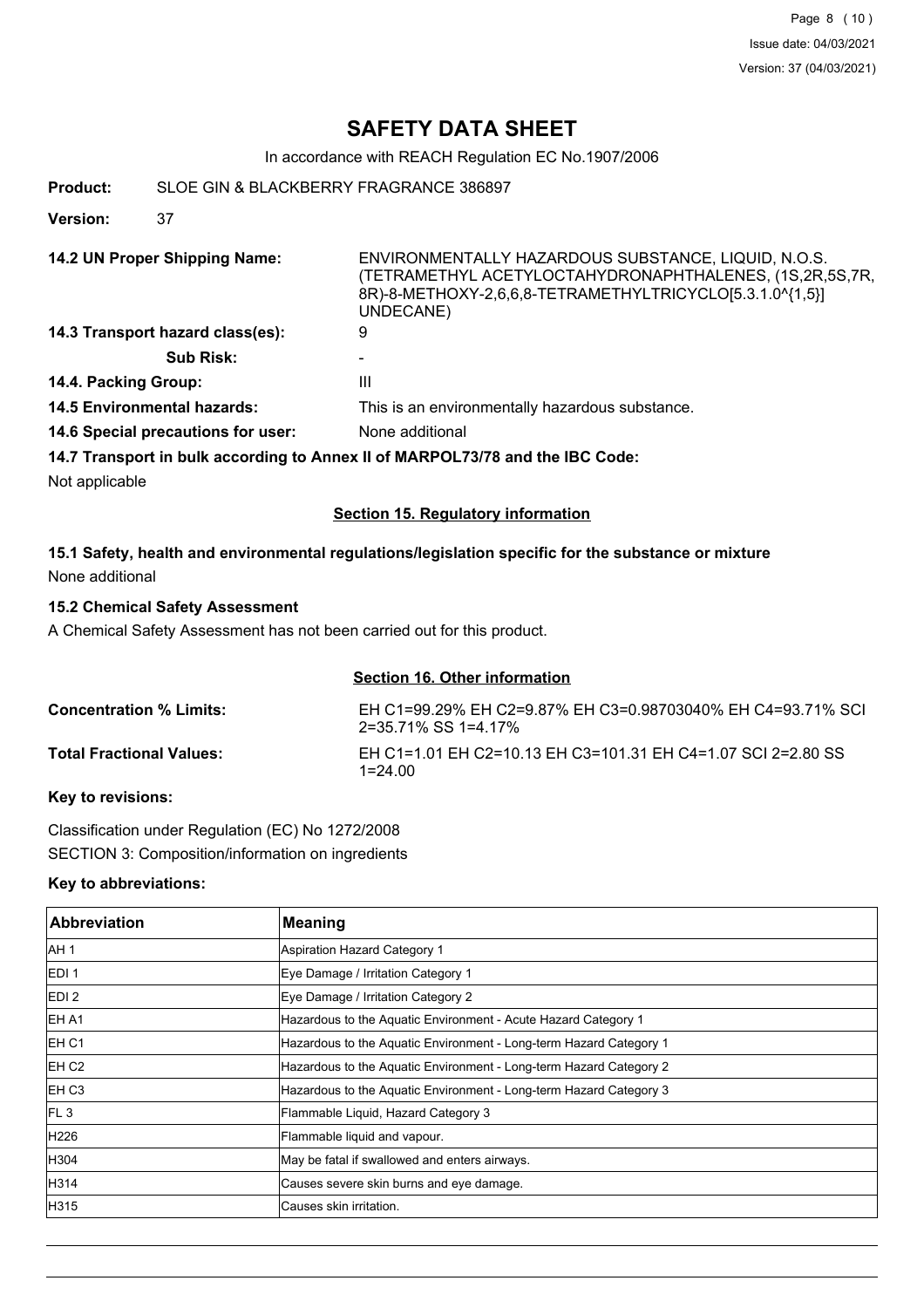Page 9 (10) Issue date: 04/03/2021 Version: 37 (04/03/2021)

# **SAFETY DATA SHEET**

In accordance with REACH Regulation EC No.1907/2006

# **Product:** SLOE GIN & BLACKBERRY FRAGRANCE 386897

#### **Version:** 37

| H317             | May cause an allergic skin reaction.                                                                                                |
|------------------|-------------------------------------------------------------------------------------------------------------------------------------|
| H319             | Causes serious eye irritation.                                                                                                      |
| H336             | May cause drowsiness or dizziness.                                                                                                  |
| H361             | Suspected of damaging fertility or the unborn child.                                                                                |
| H400             | Very toxic to aquatic life.                                                                                                         |
| H410             | Very toxic to aquatic life with long lasting effects.                                                                               |
| H411             | Toxic to aquatic life with long lasting effects.                                                                                    |
| H412             | Harmful to aquatic life with long lasting effects.                                                                                  |
| P <sub>202</sub> | Do not handle until all safety precautions have been read and understood.                                                           |
| P210             | Keep away from heat, sparks, open flames and hot surfaces. - No smoking.                                                            |
| P233             | Keep container tightly closed.                                                                                                      |
| P240             | Ground/bond container and receiving equipment.                                                                                      |
| P241             | Use explosion-proof electrical, ventilating and lighting equipment.                                                                 |
| P242             | Use only non-sparking tools.                                                                                                        |
| P243             | Take precautionary measures against static discharge.                                                                               |
| P <sub>260</sub> | Do not breathe vapour or dust.                                                                                                      |
| P261             | Avoid breathing vapour or dust.                                                                                                     |
| P <sub>264</sub> | Wash hands and other contacted skin thoroughly after handling.                                                                      |
| P271             | Use only outdoors or in a well-ventilated area.                                                                                     |
| P272             | Contaminated work clothing should not be allowed out of the workplace.                                                              |
| P273             | Avoid release to the environment.                                                                                                   |
| P <sub>280</sub> | Wear protective gloves/eye protection/face protection.                                                                              |
| P301/310         | IF SWALLOWED: Immediately call a POISON CENTER or doctor/physician.                                                                 |
| P301/330/331     | If swallowed: Rinse mouth. Do not induce vomiting.                                                                                  |
| P302/352         | IF ON SKIN: Wash with plenty of soap and water.                                                                                     |
| P303/361/353     | IF ON SKIN (or hair): Remove/take off immediately all contaminated clothing. Rinse skin with water/shower.                          |
| P304/340         | IF INHALED: Remove victim to fresh air and keep at rest in a position comfortable for breathing.                                    |
| P305/351/338     | IF IN EYES: Rinse cautiously with water for several minutes. Remove contact lenses, if present and easy to<br>do. Continue rinsing. |
| P308/313         | IF exposed or concerned: Get medical advice/attention.                                                                              |
| P310             | Immediately call a POISON CENTER or doctor/physician.                                                                               |
| P331             | Do not induce vomiting.                                                                                                             |
| P333/313         | If skin irritation or rash occurs: Get medical advice/attention.                                                                    |
| P337/313         | If eye irritation persists: Get medical advice/attention.                                                                           |
| P362             | Take off contaminated clothing and wash before reuse.                                                                               |
| P363             | Wash contaminated clothing before reuse.                                                                                            |
| P370/378         | In case of fire: Use carbon dioxide, dry chemical, foam for extinction.                                                             |
| P391             | Collect spillage.                                                                                                                   |
| P403/233/235     | Store in a well-ventilated place. Keep container tightly closed. Keep cool.                                                         |
| P403/235         | Store in a well-ventilated place. Keep cool.                                                                                        |
| P405             | Store locked up.                                                                                                                    |
| P501             | Dispose of contents/container to approved disposal site, in accordance with local regulations.                                      |
|                  |                                                                                                                                     |